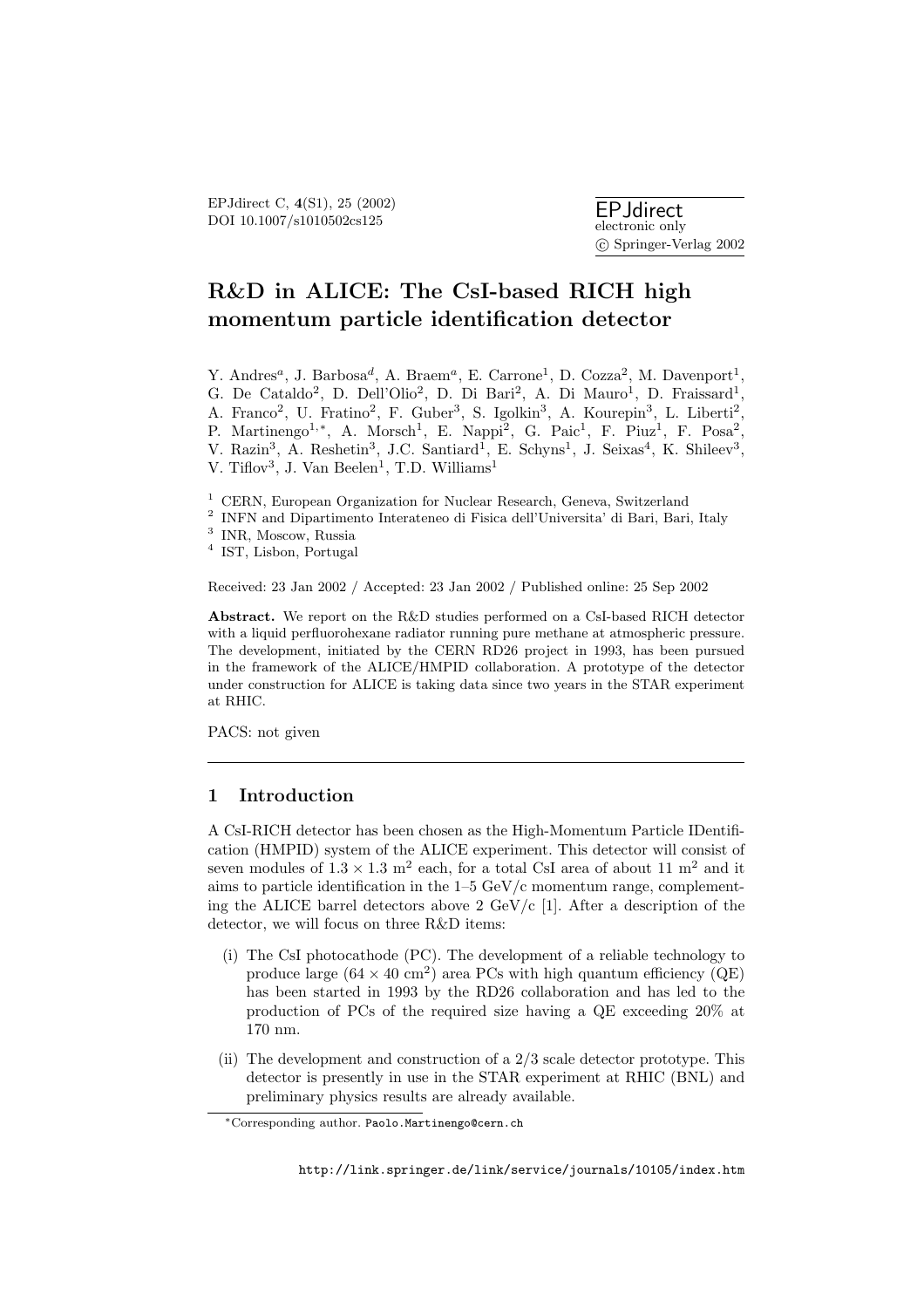(iii) The development of two ASIC chips, one analog (GASSIPLEX) and one digital (DILOGIC), on which the front-end electronics (FEE) is based.

#### **2Detector description**

Figure 1 shows the cutaway view of the proximity focussing CsI-RICH detector. The lateral section of the cone represents the emitted Cherenkov light.

Cherenkov photons are emitted while charged particles cross a 15 mm thick layer of liquid perfluorohexane  $(C_6F_{14})$  circulated into a tray, closed by a 0.5 cm thick UV-grade fused silica plate. This liquid radiator medium is characterized by a refractive index  $(1.2989 \text{ at } 175 \text{ nm})^1$  and a low chromaticity adequate for particle identification in the momentum range required by ALICE. The Cherenkov photons impinge on the photodetector, separated from the radiator by a proximity gap of 80 mm such that Cherenkov rings of convenient size are obtained without a focusing device. The photodetector is a MWPC having a cathode covered with a CsI layer 300nm thick, acting as photoconverter. The same cathode is segmented into pads, of size  $8 \times 8.4$  mm<sup>2</sup>, in order to achieve the two-dimensional localization of the photoelectron mandatory in the ALICE high-density particle environment. The second cathode is made of  $100 \mu m$  diameter gold plated copper beryllium wires, spaced by 2.1 mm and located at 2.2 mm from the anode plane. The anode plane, which is made of 20  $\mu$ m gold plated tungsten rhenium wires, is located at 2 mm from the pad plane. The analog information from each pad is recorded by means of analog multiplexed electronics, implemented at the back of the pad plane, allowing for a uniform low thresholding of  $0.6 \pm 0.03$  fC and accurate centroid localization. Pure methane is used as the MWPC gas since it is transparent to VUV radiation down to 130 nm and it allows the chamber to run in a stable manner at a gas gain of  $\sim 10^5$  with no deterioration of quantum efficiency up to a rate density of  $2.0 \times 10^4$ s<sup>-1</sup>cm<sup>-2</sup>. A more detailed description of the detector can be found in [1] and [2].



**Fig. 1.** Cutaway view of the HMPID detector

 $1 \beta_{min} = 0.77$ , i.e. threshold momentum  $p_{th} = 1.207 \times$  particle mass.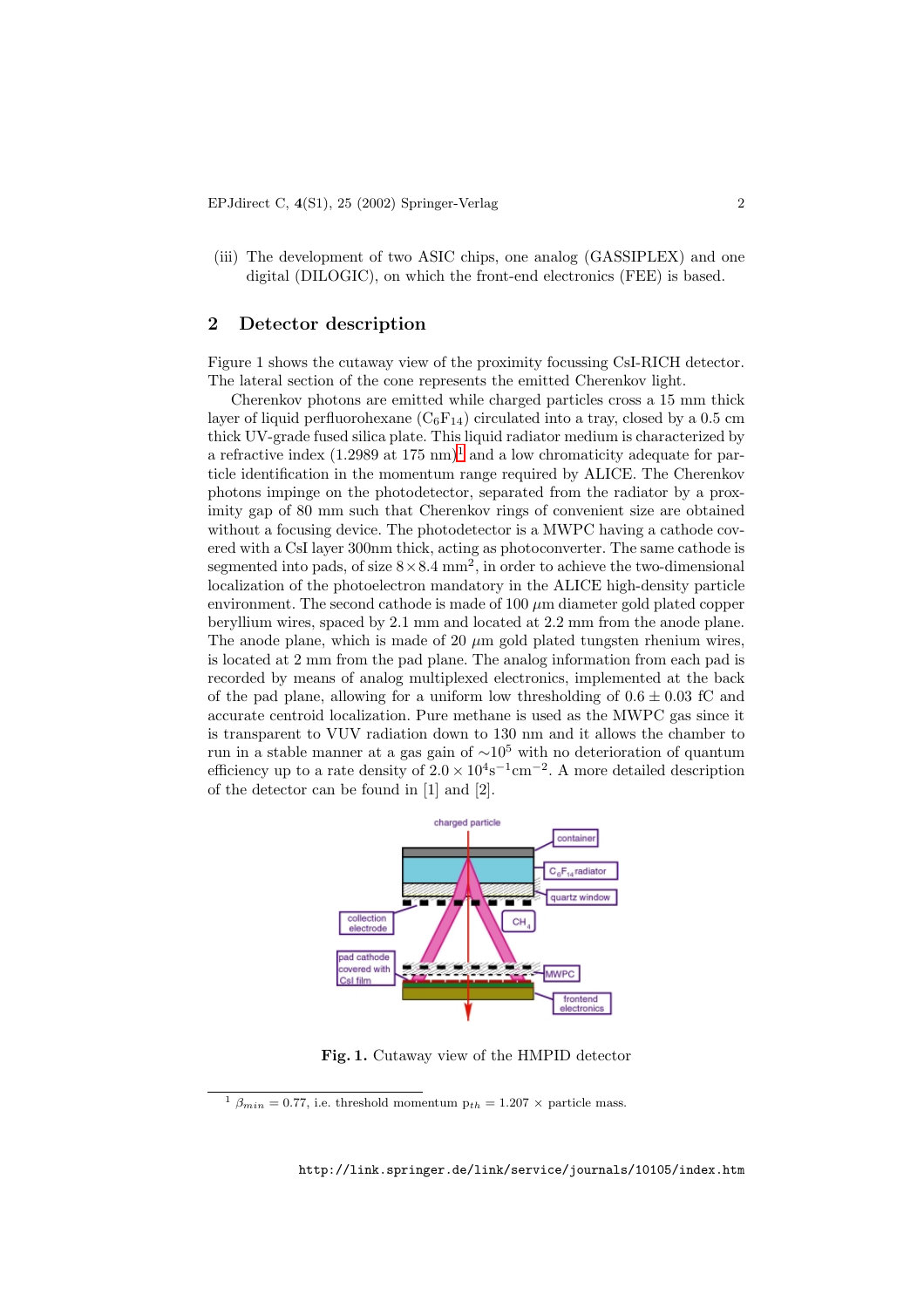#### **3 The CsI photocathode**

The CsI layer (300 nm thickness) is evaporated under vacuum by Joule effect on a pad panel made of three elements: two multi-layer PCBs, on which the pad pattern is etched, are glued using a dedicated vacuum table on an aluminum frame. A flatness of  $\pm 50 \ \mu m$  is achieved over an area of  $64 \times 40 \ \text{cm}^2$ . The structure is closed on the opposite side by a third PCB, the ground-PCB, to provide a good electromagnetic shielding. The electrical connection from the pads to the front-end electronics (FEE) is achieved by means of SMD connectors soldered on the multi-layer PCBs. Six photocathodes are needed to equip one HMPID module, for a total of 42 for the full detector.

A different mechanical assembly, based on a sandwich composite structure, has been widely and successfully used over the past 10 years and it is fully described in [1] and [2]. The present assembly has been adopted since it turns out to be cheaper and easier to assemble while providing improved flatness and quality reproducibility.

Besides acting as a pad-segmented MWPC cathode, the multi-layer PCB also acts as the substrate of the photocathode. After some development work, a dedicated PCB fabrication procedure was established such that large PCs with the required quantum efficiency can be produced with a good yield. Two main problems were identified:

- (i) In order to avoid a destructive reactive contact between the CsI film and the copper substrate, it was decided to cover the copper surfaces with a  $7 \mu m$  nickel layer.
- (ii) More care was devoted to the surface preparation by using mechanical and chemical polishing, the later made possible by the new mechanical assembly.

The nickel layer is in turn covered with a layer of gold. Both chemical and electrolytic gold depositions have been tested without detectable differences in the QE performance.

A post-treatment after CsI coating at 60◦C under vacuum during ∼12 hours is applied. Figure 2 shows the QE of two PCs (Proto3.1 and Proto3.2) built in November 2000 using the new technology compared to PC32 built using the old technology. The improvement described in (i) was already applied to the construction of PC32. In 2001 two more PCs with performance similar to Proto3.1 and 3.2 have been produced. For normal tracks and saturated ( $\beta \sim 1$ ) rings the number of reconstructed photoelectrons is up to  $17 \pm 2$ . Figure 3 shows one Cherenkov event; the MIP signal is also clearly visible at the center of the ring.

CsI is known to be very hygroscopic and exposure to air should be avoided in order not to degrade the QE performance. For this reason the PCs are stored in aluminum protective boxes continuously flushed with argon. The mounting onto the detector is done in a glove box under argon atmosphere.

The influence of the exposure to  $O_2$  and  $H_2O$  has also been investigated [6].

Monitoring of the QE of photocathodes produced up to 7 years ago has not shown any measurable degradation when care is taken to avoid all contacts with air [7].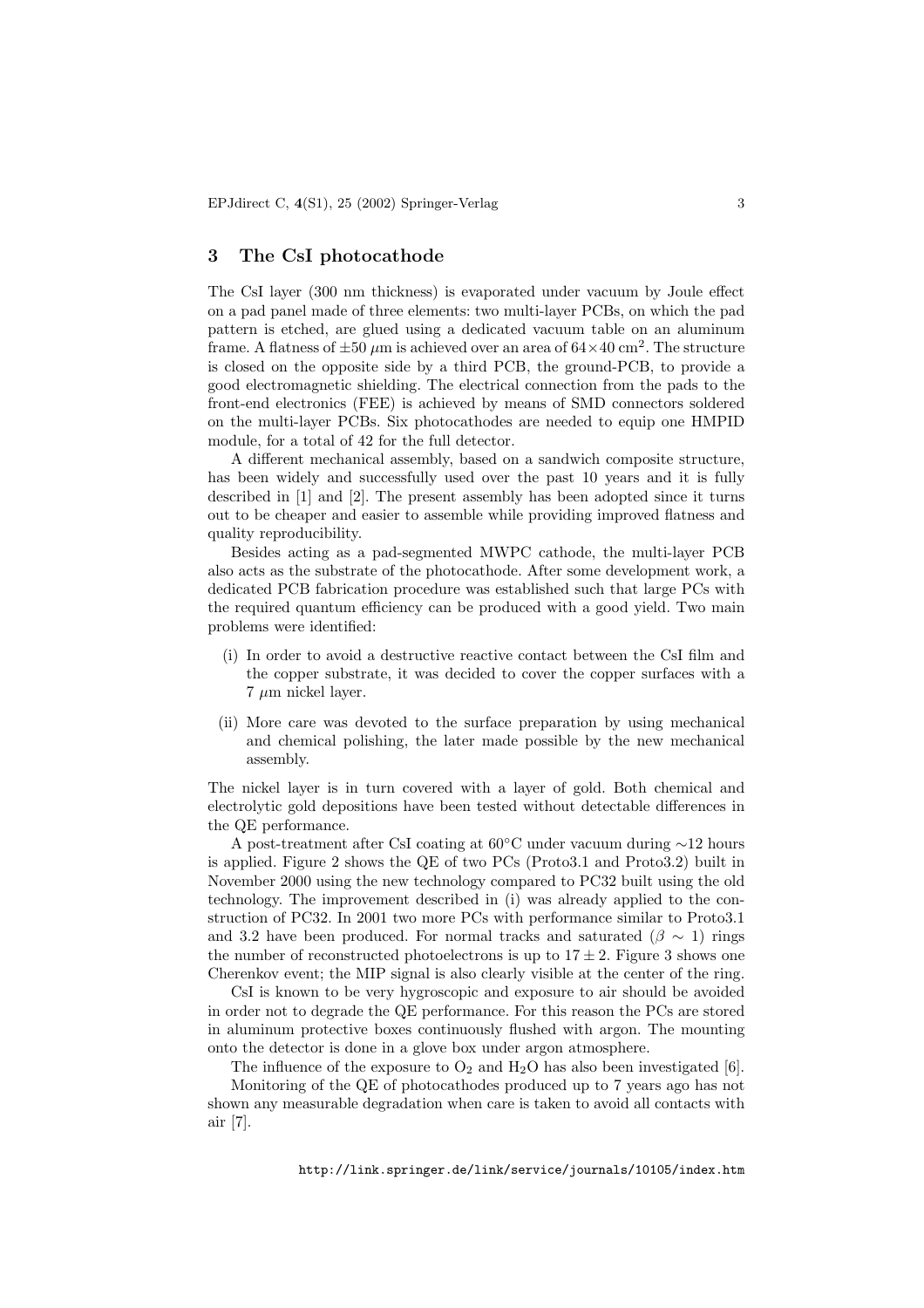

**Fig. 2.** PCs QE from test beam measurement



**Fig. 3.** Cherenkov event (test beam data)

## **4 Detector prototype ("Proto-2")**

The so-called Proto-2 is a 2/3 scale prototype of one HMPID module, it accepts 4 PCs for a total CsI area of <sup>∼</sup>1 m<sup>2</sup>. The radiator is made of 2 independent trays of size  $133 \times 41$  cm<sup>2</sup>. The perfluorohexane thickness is 10 mm. A total of 15360 pads are read out using the ASIC GASSIPLEX 1.5 chip [8].

A full technical description and performance report can be found in [1,2,3,5].

At the end of 1999 Proto-2 has been installed in the STAR experiment [4] at BNL. Since then it is taking data in Au–Au and p–p collisions, being the first proximity-focusing CsI-based RICH detector used in a collider experiment.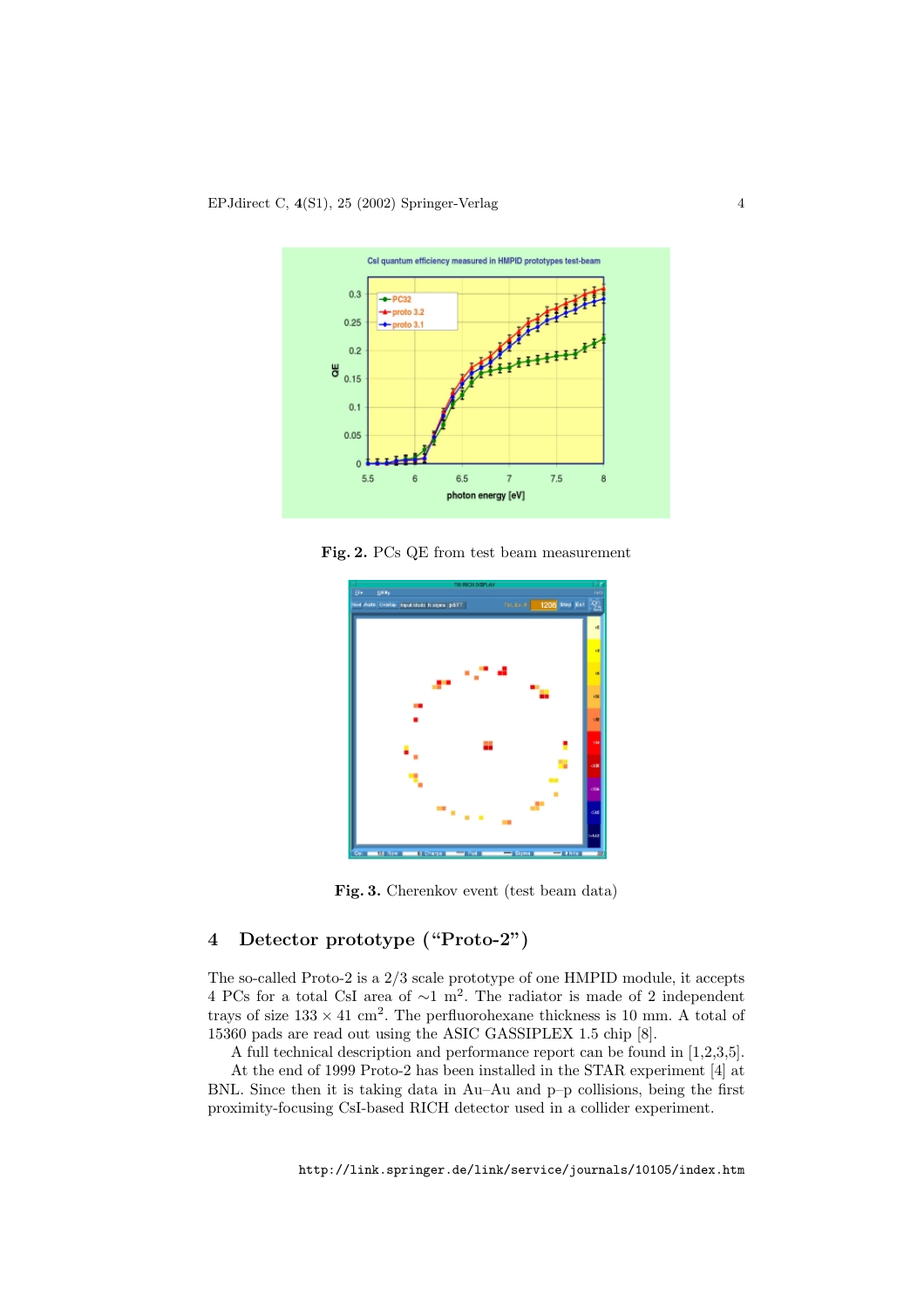

**Fig. 4.** Mass measurement with Proto-2 in STAR



**Fig. 5.** Antiproton/proton ratio measured in STAR

Figure 4 shows a mass spectrum obtained with a sample of about 300 k events ( $\sim$ 1/3 of the total statistics) collected during the inaugural RHIC run in the year 2000; Fig. 5 shows the preliminary measurement (300 K events) of the antiproton/proton ratio in Au–Au central collisions at  $\sqrt{s_{NN}} = 130$  GeV [9]. This result is in agreement with the results presented by PHENIX [10]. The measurement upper limit  $(2.3 \text{ GeV/c})$  is given by the available statistics. More than  $4 \times 10^6$  central events have been collected in 2001 and are at present under analysis.

The number of dead or missing channels, after two years running at RHIC, is 30 (0.002%) and has not been changing from the beginning. This number also includes missing or bad connections in the full readout chain.

## **5 The GASSIPLEX and DILOGIC chips**

Two dedicated ASIC chips have been developed in the framework of the HMPID project.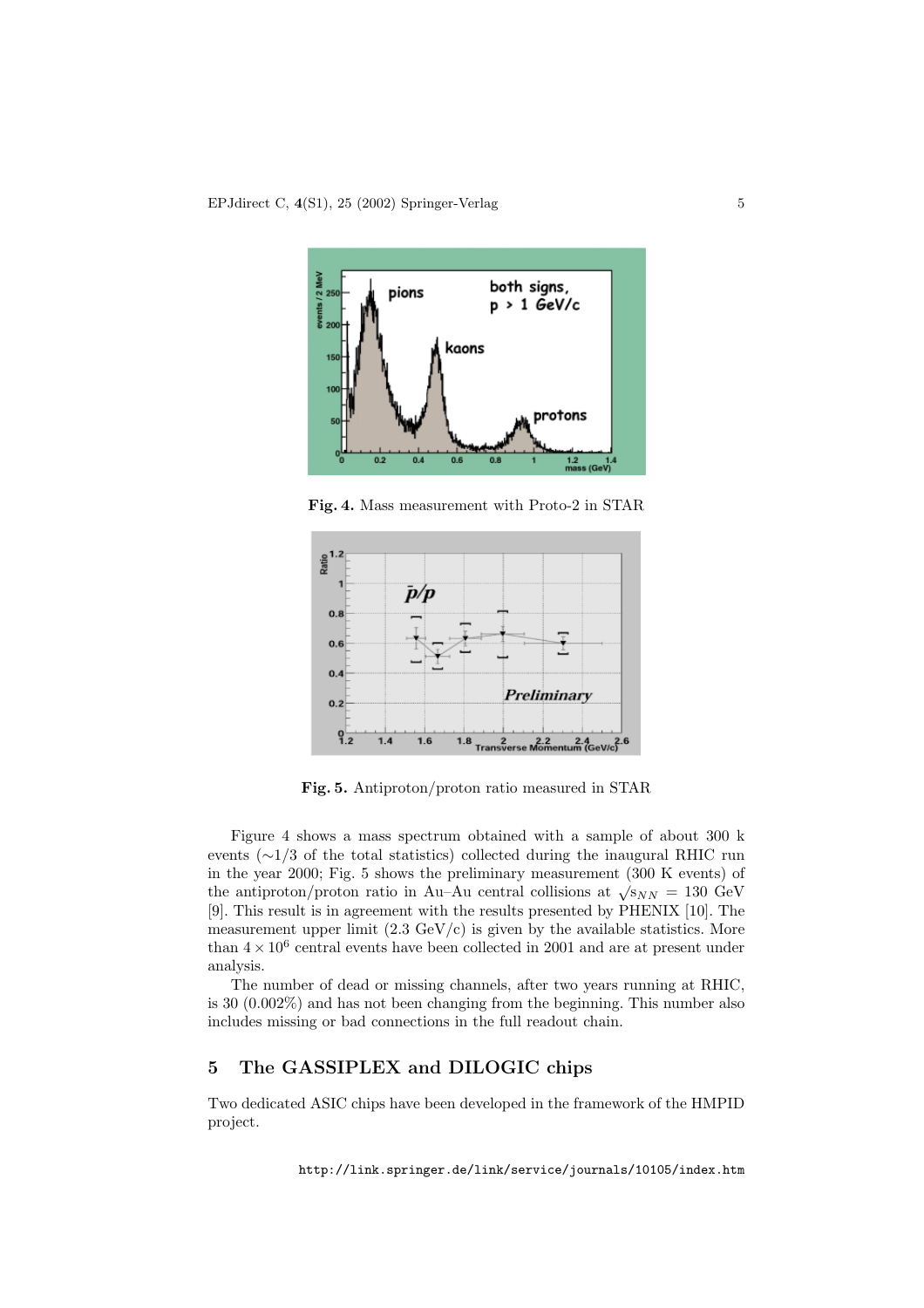| Technology             | ALCATEL-MIETEC 0.7             |
|------------------------|--------------------------------|
| Silicon Area           | $13.8 \text{ mm}^2$            |
| VDD/VSS                | $\pm 2.8$ V                    |
| <b>Noise</b>           | $530 e^-$ r.m.s. 0 pF          |
| Noise slope            | $11.2 \text{ e}^{-}$ r.m.s./pF |
| Linear Dynamic Range   | $>500$ fC                      |
| Conversion gain        | $3.6 \text{ mV/fC}$            |
| Base line recovery     | $< 0.5\%$ after 5 $\mu$ sec    |
| Peaking time           | 1.1–1.3 $\mu$ sec              |
| Power consumption      | $128 \text{ mW/chip}$          |
| Analogue readout speed | 10 MHz max.                    |
| Package                | QFP44L or TQFP48L              |

**Table 1.**

In the HMPID application the GASSIPLEX analogue output will be presented to the input of a commercial 12-bit ADC (AD9220ARS) followed by the DILOGIC chip. Data are then readout via the standard ALICE optical link (DDL) [13].

The GASSIPLEX-0.7 [11] chip is a 16-channel analogue multiplexed low noise signal processor working in TRACK&HOLD mode. It features a dedicated filter to compensate for the long ion drift tail, a semi-gaussian shaper and internal protection against discharges. Up to 60 chips can be run in daisy-chain mode, greatly reducing the number of the needed ADCs. Table 1 lists the main chip characteristics. The noise on detector is found to be  $\sim$ 1000 e<sup>−</sup> r.m.s.

The full GASSIPLEX production required for the HMPID detector (∼13000 chips including spares, QFP44L package) is already available and under test. Results on a sample of 2500 chips show a yield greater than 95%.

The DILOGIC chip [12], designed in the ALCATEL-MIETEC 0.7 technology, is a sparse data scan readout processor providing zero suppression and pedestal subtraction with individual threshold and pedestal values for up to 64 channels. Several chips can be daisy-chained on the same  $18$ -bit  $(12$ -bit pulse height  $+$ 6-bit address) output bus. The power consumption is 60 mW for a read/write speed of 20 MHz. Asynchronous read/write operations are allowed.

## **6 Conclusions**

In the frameworks of the RD26 and ALICE/HMPID collaborations a technology to produce large CsI PCs with high QE and reproducibility has been developed. If kept under inert gas flow, the PCs have a QE stable over several years and up to a local integrated charge density of  $\sim$ 1 mC/cm<sup>2</sup>.

A detector built as prototype for the ALICE/HMPID and installed in the STAR experiment at RHIC is delivering physics results thus proving the chosen technology and design to be adequate for ALICE.